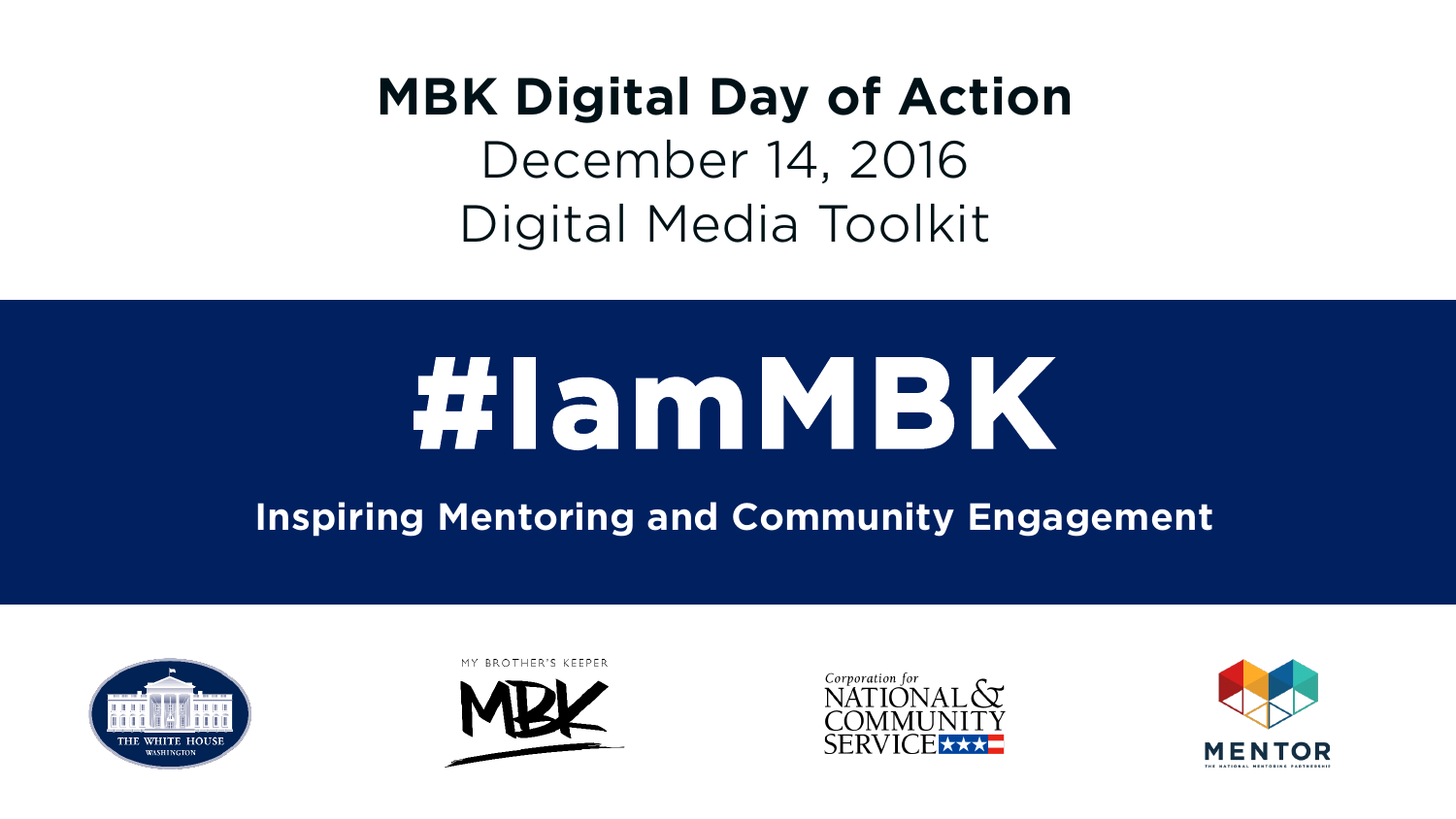# **What is MBK Digital Day of Action?**

For over two years, communities, corporations and local officials across the country have united, organized and mobilized in response to President Obama's My Brother's Keeper call to action. Now, over 250 cities, counties and tribal nations have publicly committed to the work of addressing persistent opportunity gaps faced by boys and young men of color and ensuring that all young people can reach their full potential.

**BROTHER'S KEEPER** 



On Wednesday, December 14, 2016, we are inviting all MBK communities and supporters to participate in a Digital Day of Action both to showcase the impact that you have made over these past two years and also to recruit more members of your communities to the work.

The Digital Day of Action is being organized in conjunction with the national White House MBK Summit, which will also take place on December 14 at the White House. The summit will celebrate the accomplishments of the MBK initiative, provide an opportunity for cross-sectorial collaboration, and outline the structure of the continued work of MBK after the Obama Administration. Although invitations to the summit are limited in number, the event will be live-streamed on [whitehouse.gov.](http://www.whitehouse.gov/)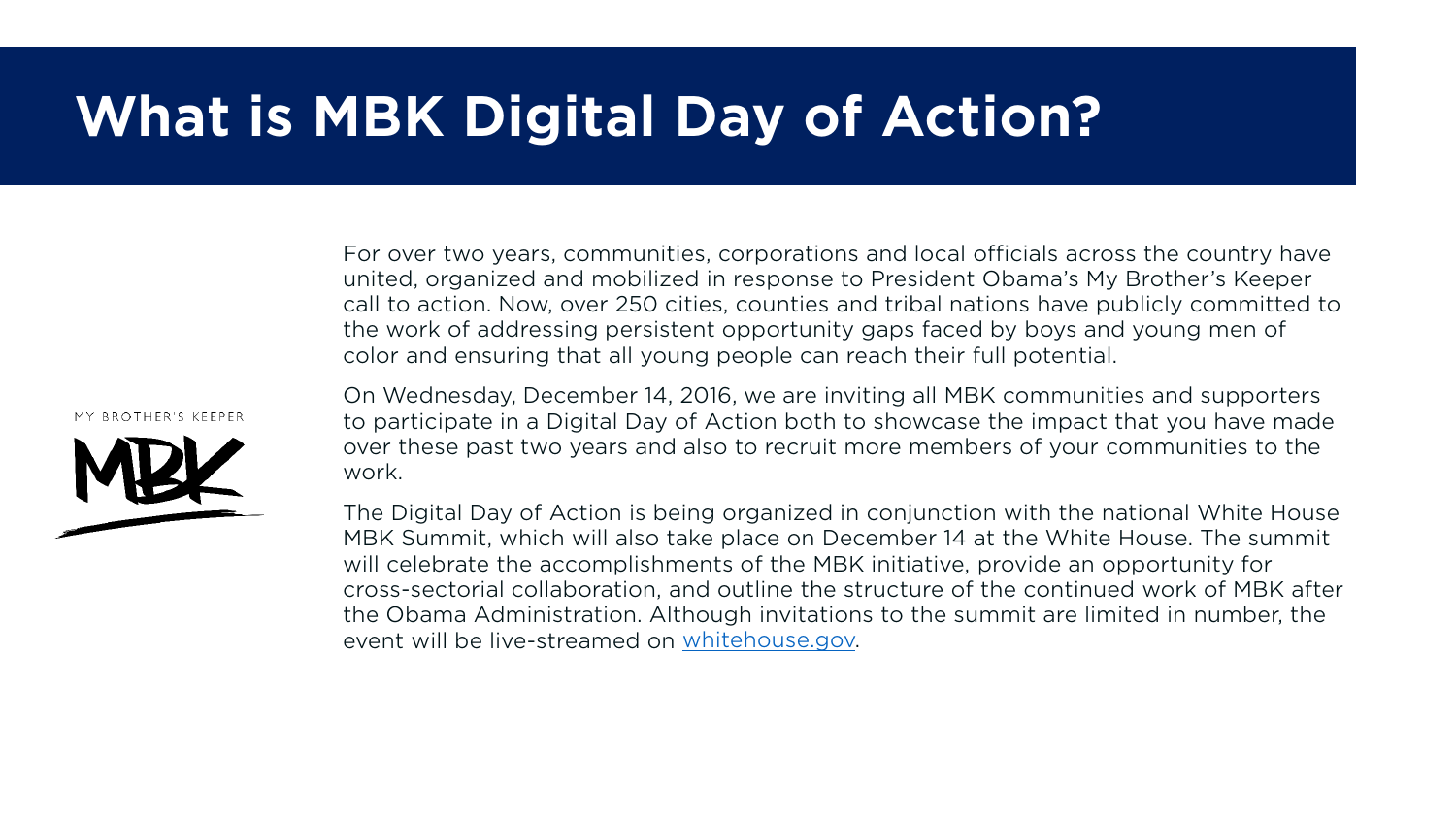# **Table of Contents**

**[Partners](#page-3-0)** 

[Get Involved](#page-4-0)

[Partner Accounts](#page-5-0)





[For Partner Organizations](#page-6-0)

[For Mentors/Supporters](#page-7-0)

[For Mentees](#page-8-0)

**[Graphics](#page-9-0)** 

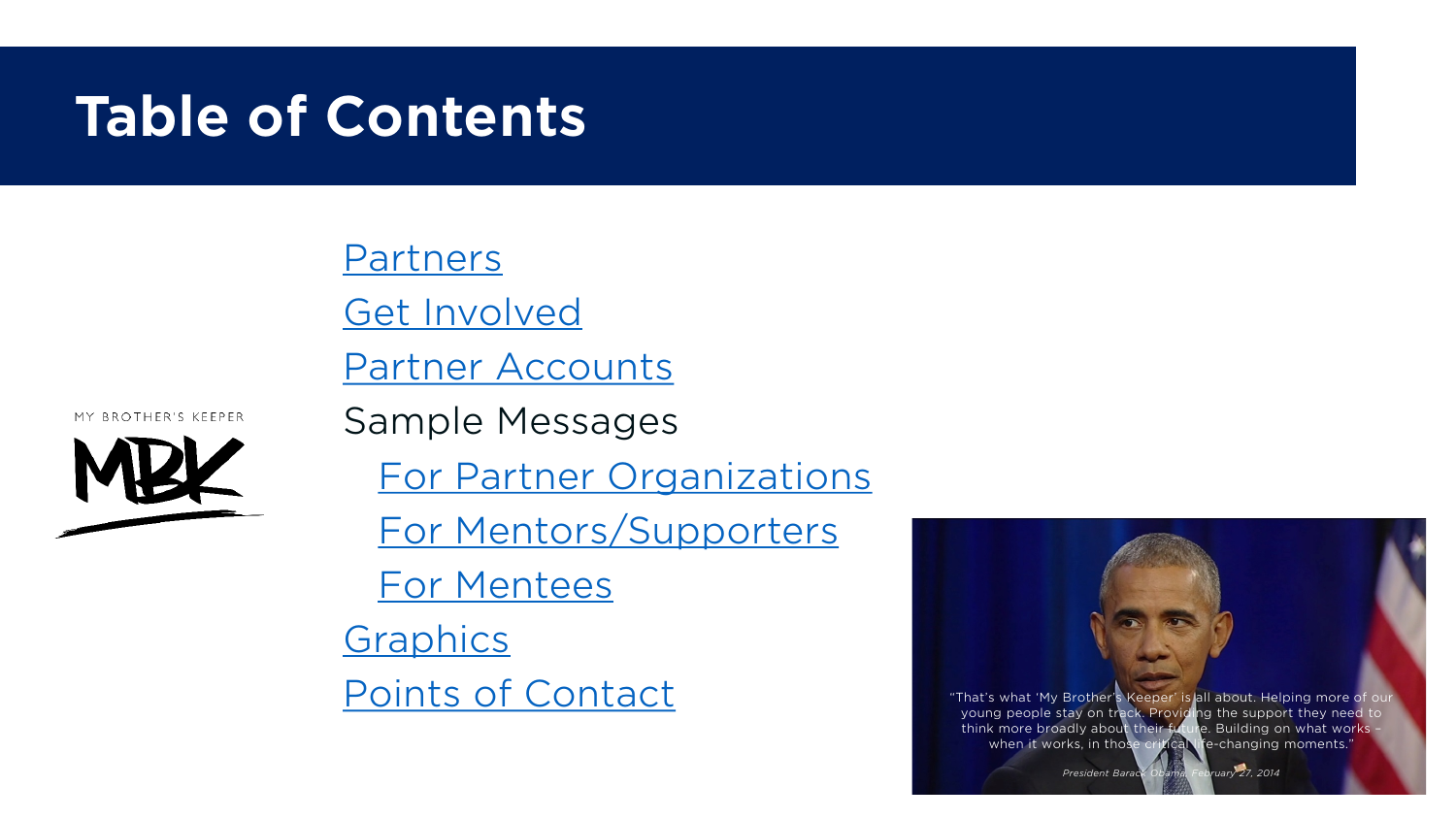### <span id="page-3-0"></span>**Partners**

In addition to the MBK Team, the Digital Day of Action's partners include the Corporation for National and Community Service (CNCS) and MENTOR: The National Partnership for Mentoring.

**BROTHER'S KEEPER** 





CNCS is a federal agency that leads United We Serve, the President's Call to Service, and funds thousands of mentoring opportunities through AmeriCorps, Senior Corps, and the Social Innovation Fund.



For more than 25 years, MENTOR has served the mentoring field by providing a public voice; developing and delivering resources to mentoring programs nationwide; and promoting quality for mentoring through evidence-based standards, innovative research and essential tools.

Together, CNCS and MENTOR oversee [Mentor.gov,](http://www.mentor.gov/) which puts Americans in contact with mentoring opportunities across the country.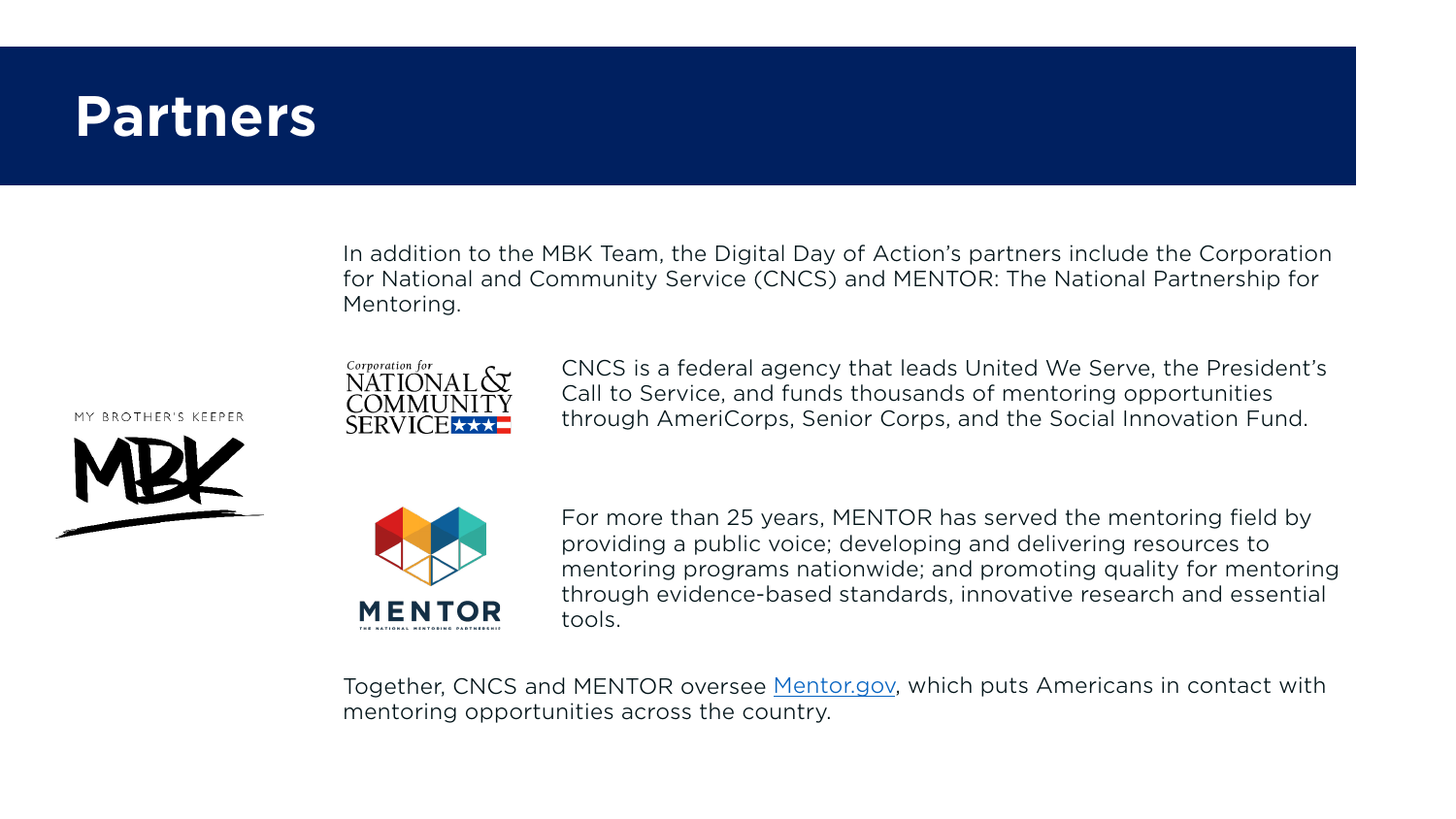# <span id="page-4-0"></span>**Get Involved!**

On December 14, take advantage of the #IamMBK Digital Day of Action as an opportunity to inspire members of your community to take an active role in supporting your goals and connecting youth to mentors!

The voices of organizations and community members will be the key to increasing interest in and awareness of mentorship, as well as recruiting new individuals to become involved with the local MBK community. If you want to participate, here are a few ways that you can engage in the #IamMBK Digital Day of Action:

#### **Post your support**

Share with your followers the reasons that you support My Brother's Keeper using the hashtag #IamMBK on Facebook, Twitter, Instagram and Snapchat.

#### **Share a graphic**

Lift up the #IamMBK Digital Day of Action and help ignite the conversation by posting the #IamMBK graphic and driving your followers to Mentor.gov to get involved.

#### **Share a mentoring image**

Post of an image of a child you have mentored or of an individual who mentored you. Tell your audience a little about that person in your post and direct them to mentor.gov to sign up to become a mentor. Don't forget to include #IamMBK!

#### **Share a video**

Record a video/snap telling your followers about the importance of mentorship and encouraging them to get involved in their local MBK community; direct them to Mentor.gov to learn more. Don't forget to include #IamMBK!

**Celebrate** mentors all week long. **Rally** your friends to participate. **Share** this toolkit and encourage others to participate!

#### MY BROTHER'S KEEPER

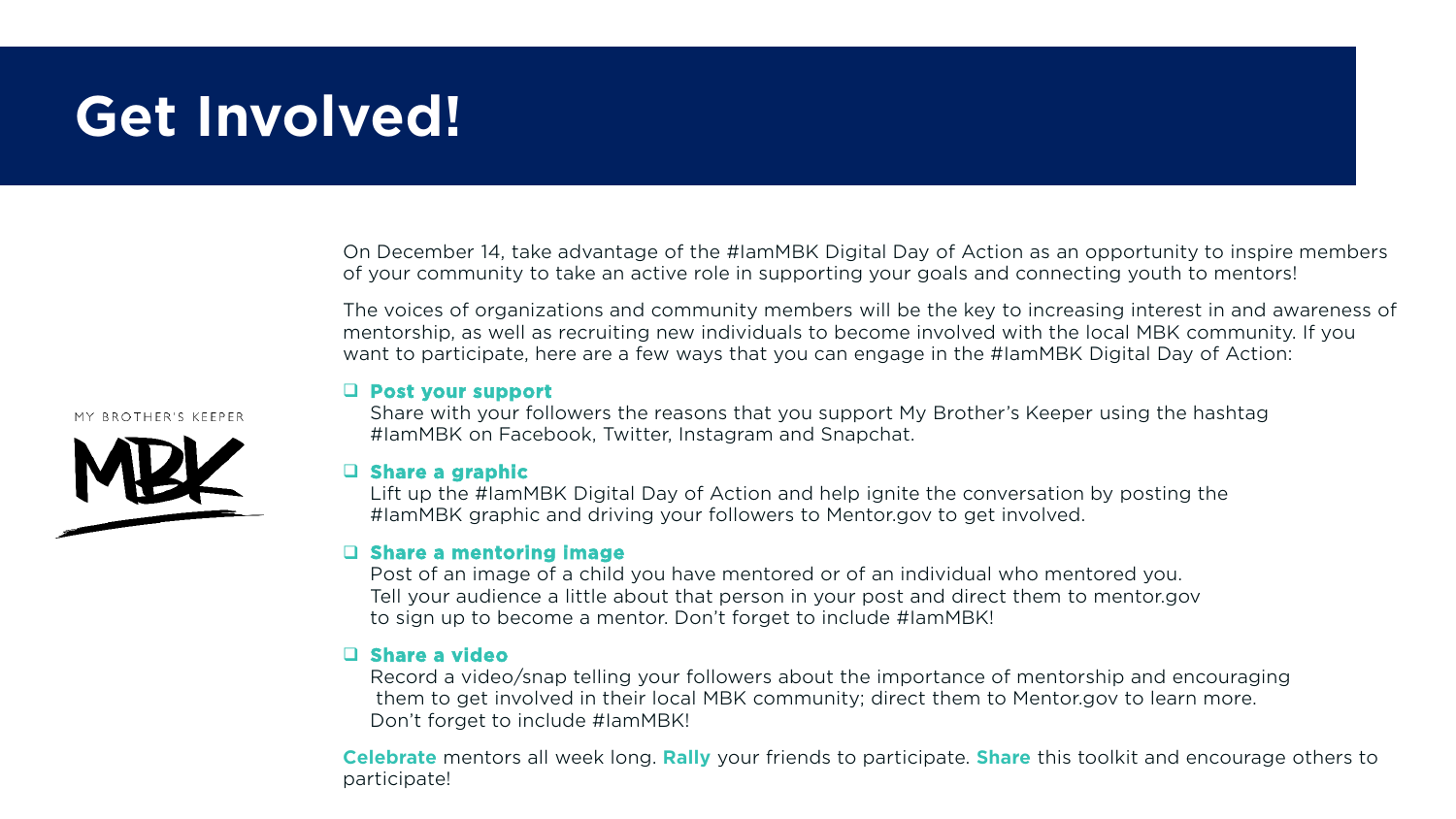## <span id="page-5-0"></span>**Partner Accounts**

### **Official Hashtag: #IamMBK**

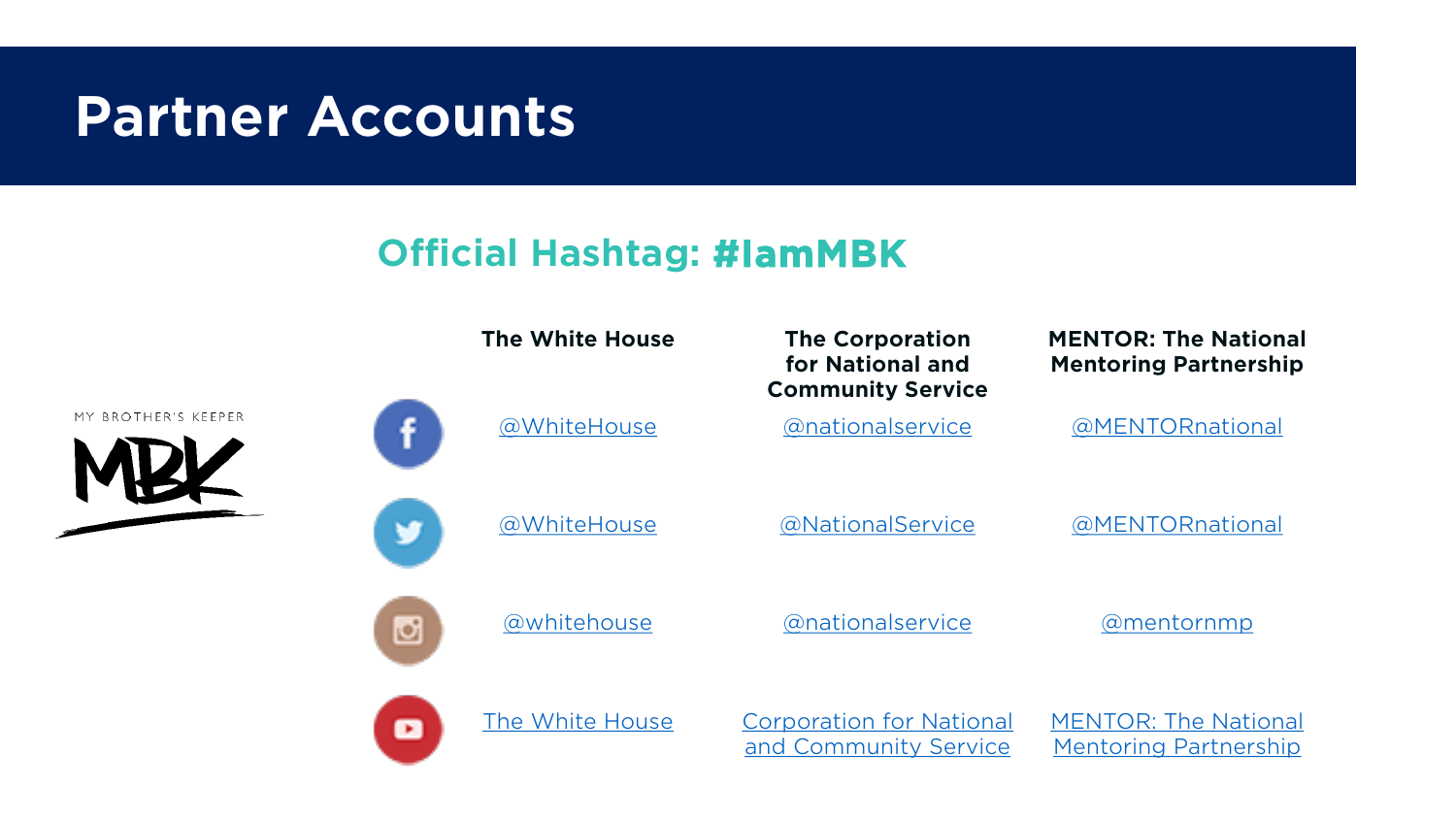# <span id="page-6-0"></span>**Sample Messaging: Partner Organizations**

### **Facebook/LinkedIn/Instagram**

• Mentors help youth reach their full potential by being there during critical moments. Their presence helps kids stay connected to school, work and community. Become a mentor today! [Mentor.gov](http://www.mentor.gov/) #IamMBK

MY BROTHER'S KEEPER



### **Twitter**

- Mentors help youth reach their full potential by being there during critical moments. Become a mentor. [Mentor.gov](http://www.mentor.gov/) #IamMBK
- Thank you, mentors for being a positive presence in the lives of youth. Mentoring changes lives. [Mentor.gov](http://www.mentor.gov/) #IamMBK
- [Partner] is proud to support mentoring and helping youth succeed. Become a mentor. [Mentor.gov](http://www.mentor.gov/) #IamMBK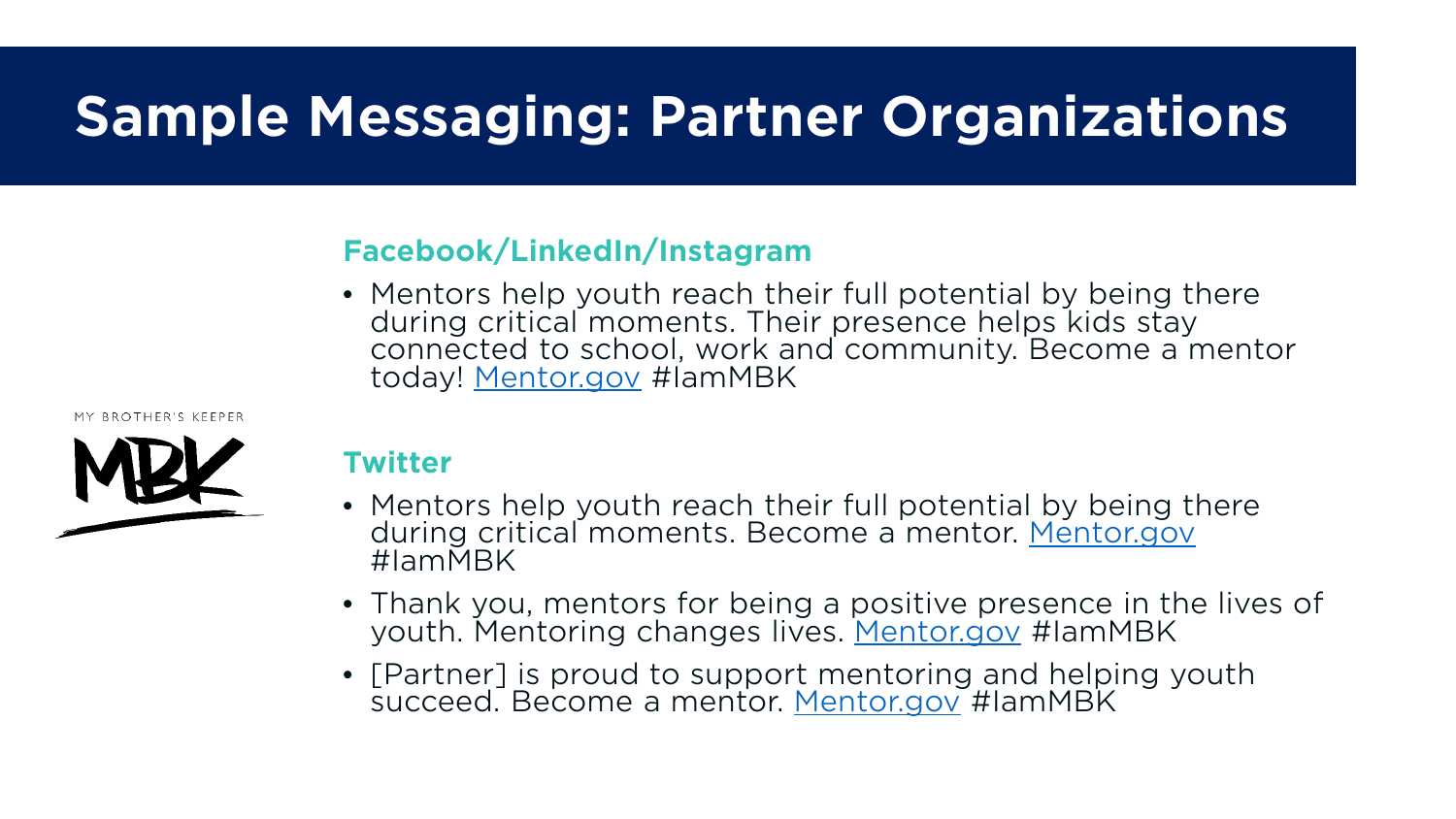### <span id="page-7-0"></span>**Sample Messaging: Mentors/Mentoring Supporters**

### **Facebook/LinkedIn/Instagram**

• As a mentor OR mentoring supporter, I know I'm making impact on the next generation. The mentors I had growing up helped encourage me to dream big and follow my own path. As a mentor, you learn by teaching and more importantly, by listening. Inspire, lead and become a mentor today. [Mentor.gov](http://www.mentor.gov/) #IamMBK

**BROTHER'S KEEPEE** 



#### **Twitter**

- As a mentor OR mentoring supporter, I know I'm making an impact. Inspire, lead and become a mentor. [Mentor.gov](http://www.mentor.gov/) #IamMBK
- The mentors I had growing up helped encourage me to dream big. Become a mentor. [Mentor.gov](http://www.mentor.gov/) #IamMBK
- Join me in supporting the next generation by being there to listen and learn. Become a mentor. [Mentor.gov](http://www.mentor.gov/) #IamMBK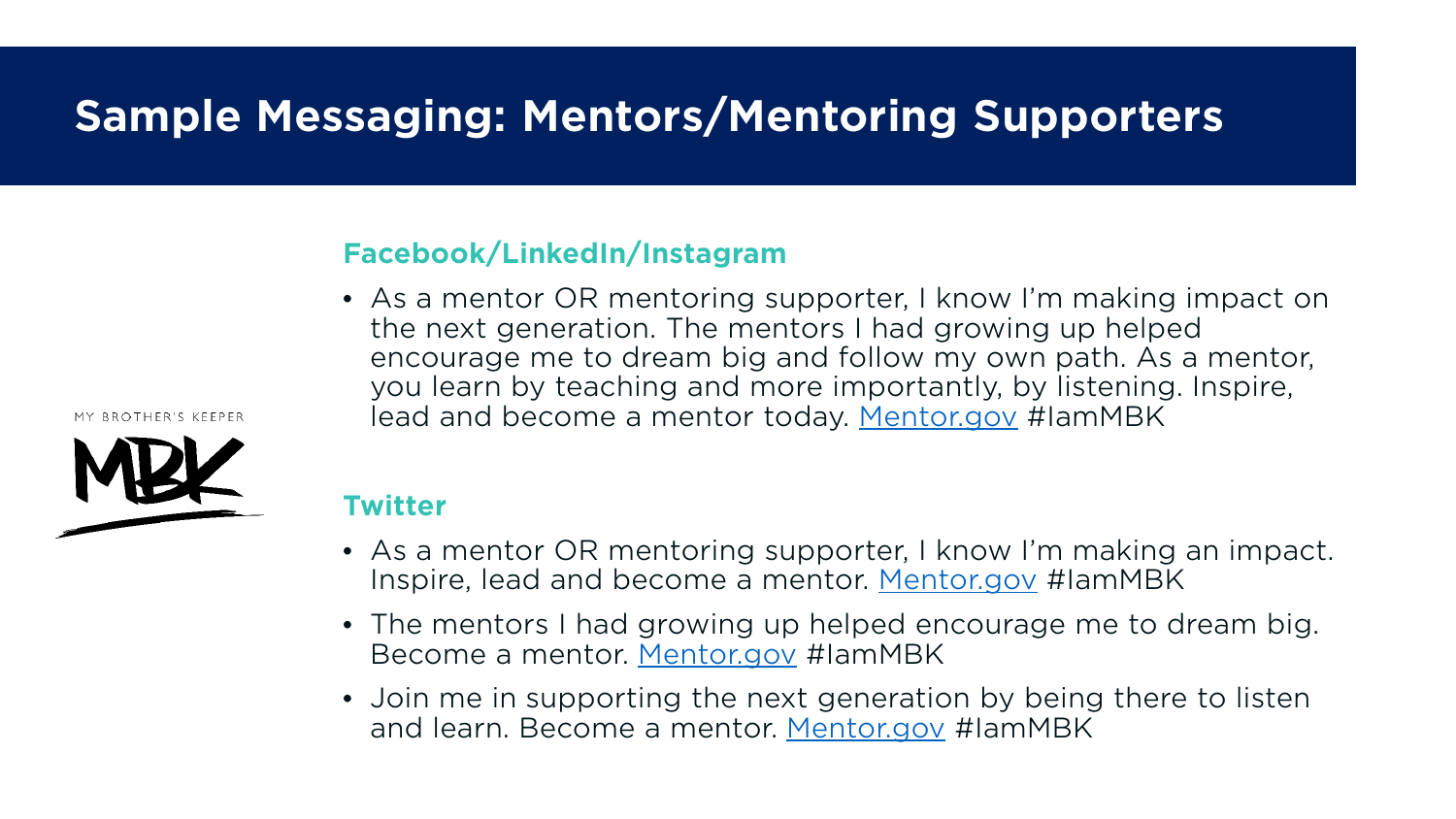# <span id="page-8-0"></span>**Sample Messaging: Mentees**

### **Facebook/LinkedIn/Instagram**

• I am thankful for the mentors I had growing up who helped me get where I am today. My mentor changed my life and I know mentoring is making a difference. Join me in supporting the next generation. Become a mentor. [Mentor.gov](http://www.mentor.gov/) #IamMBK

MY RROTHER'S KEEPER



### **Twitter**

- I don't know where I would be without the mentors I had growing up. Become a mentor. [Mentor.gov](http://www.mentor.gov/) #IamMBK
- My mentor changed my life. I know mentoring makes a difference. Become a mentor. [Mentor.gov](http://www.mentor.gov/) #IamMBK
- My mentor helped me get to where I am today. Pay it forward for the next generation. Become a mentor. [Mentor.gov](http://www.mentor.gov/) #IamMBK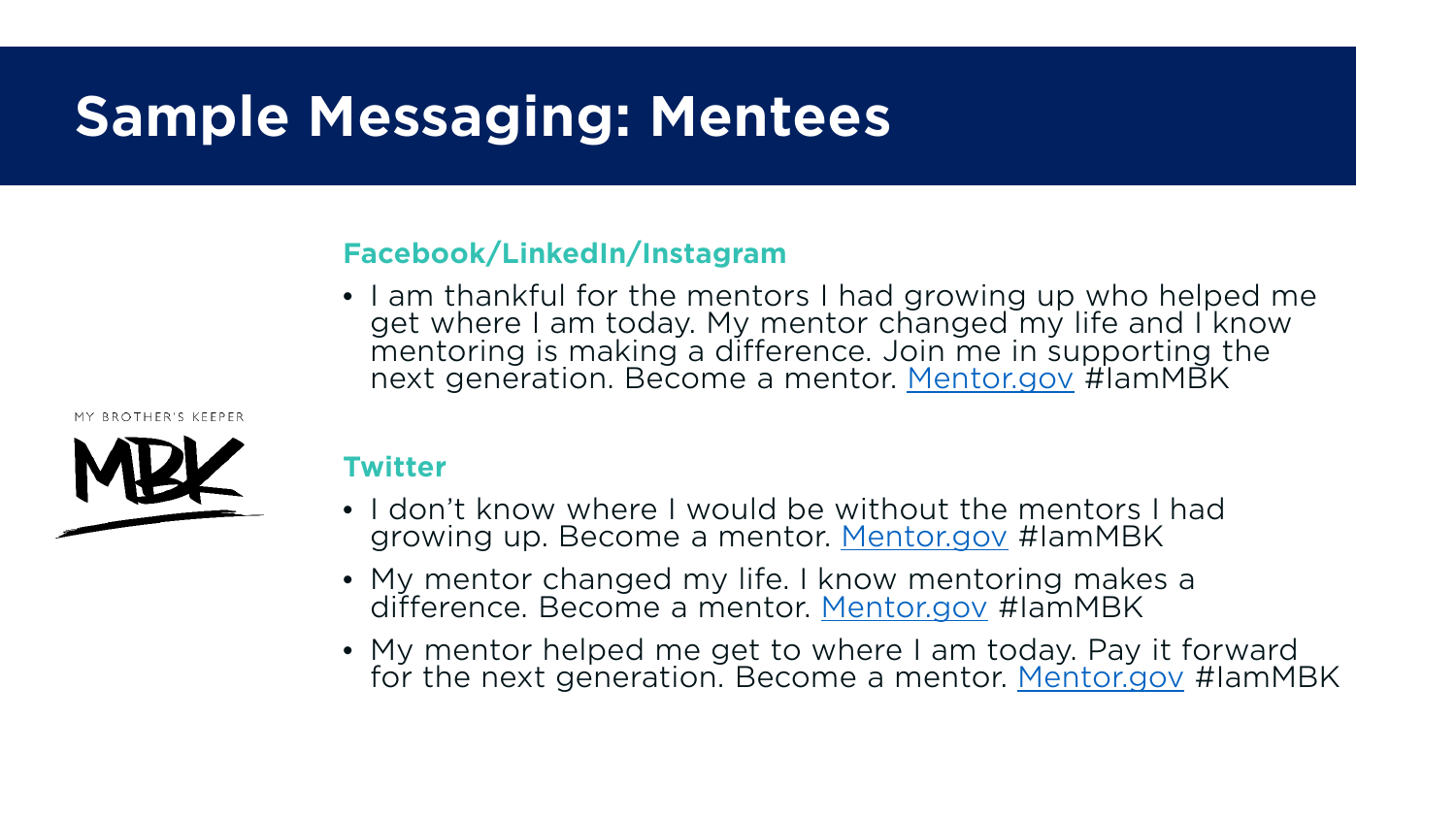# <span id="page-9-0"></span>**Graphics**

### Go [here](https://mentoring.imagerelay.com/fl/94b29e5fb96344cd9c903c5e39049267) to download graphics to use in social media!









MY BROTHER'S KEEPER

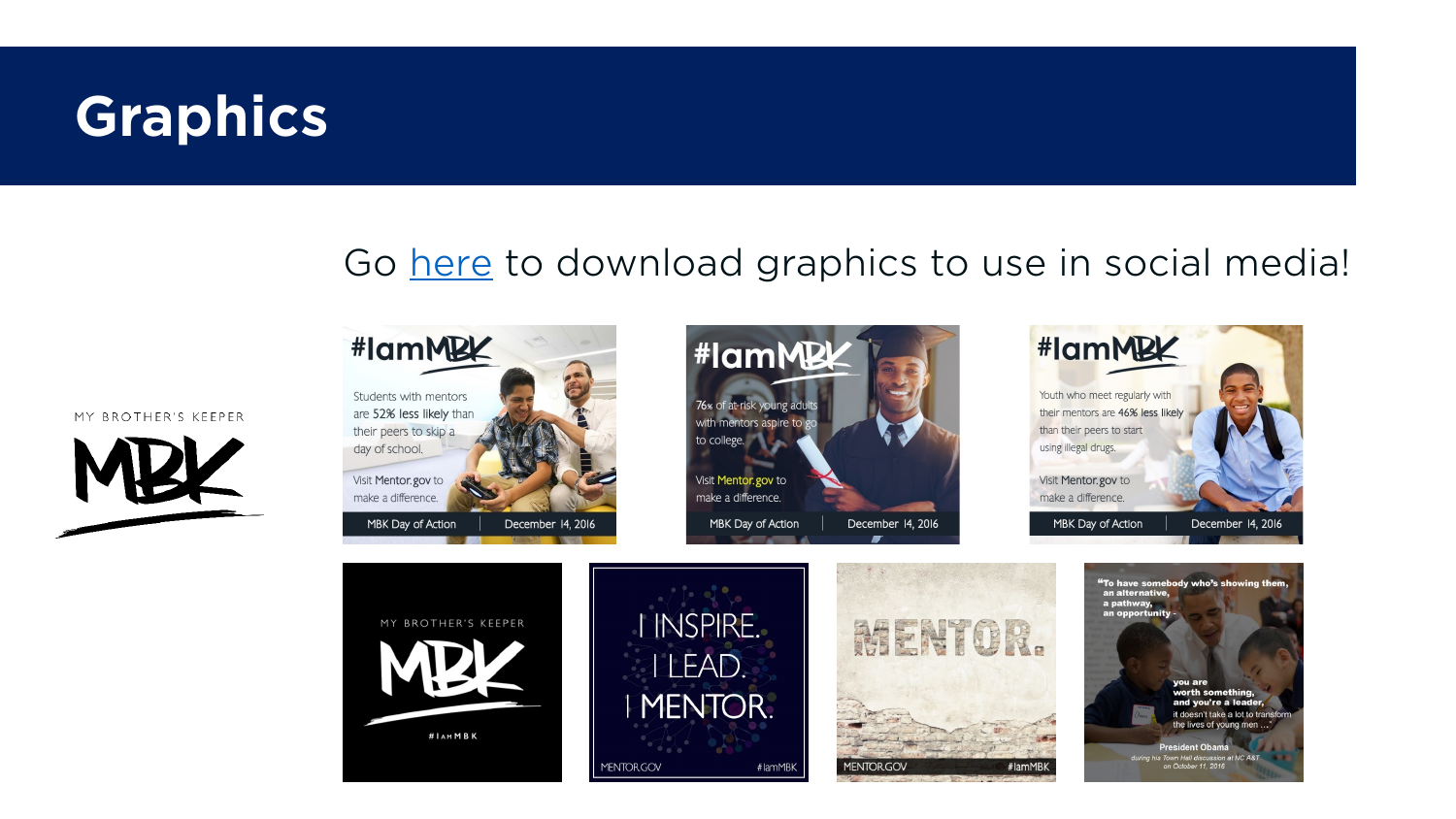# **Graphics**

### Go [here](https://mentoring.imagerelay.com/fl/94b29e5fb96344cd9c903c5e39049267) to download an infographic!

#### MY BROTHER'S KEEPER



### **THE MENTORING EFFECT** in real life

One in three young people are growing up without a mentor.

This is the mentoring gap in America.



This means that one-third of our nation's young people are growing up without a mentor to offer real life guidance. For young people who face a variety of risk factors that could lead them to become disconnected from school and work, the mentoring effect is linked to significant positive outcomes.

## **WITH A MENTOR, AT-RISK YOUTH ARE:**



52% less likely than their peers to skip a day of school



55% more likely be enrolled in college



46% less likely than their peers to start using drugs



81% more likely to report participating regularly in sports or extracurricular activities

#### 78%

more likely to volunteer regularly in their communities

#### 130%



more than twice as likely to say that they held a leadership position in a club or sports team

#### 90%

Respondents who had a mentor said they are now interested in becoming mentors